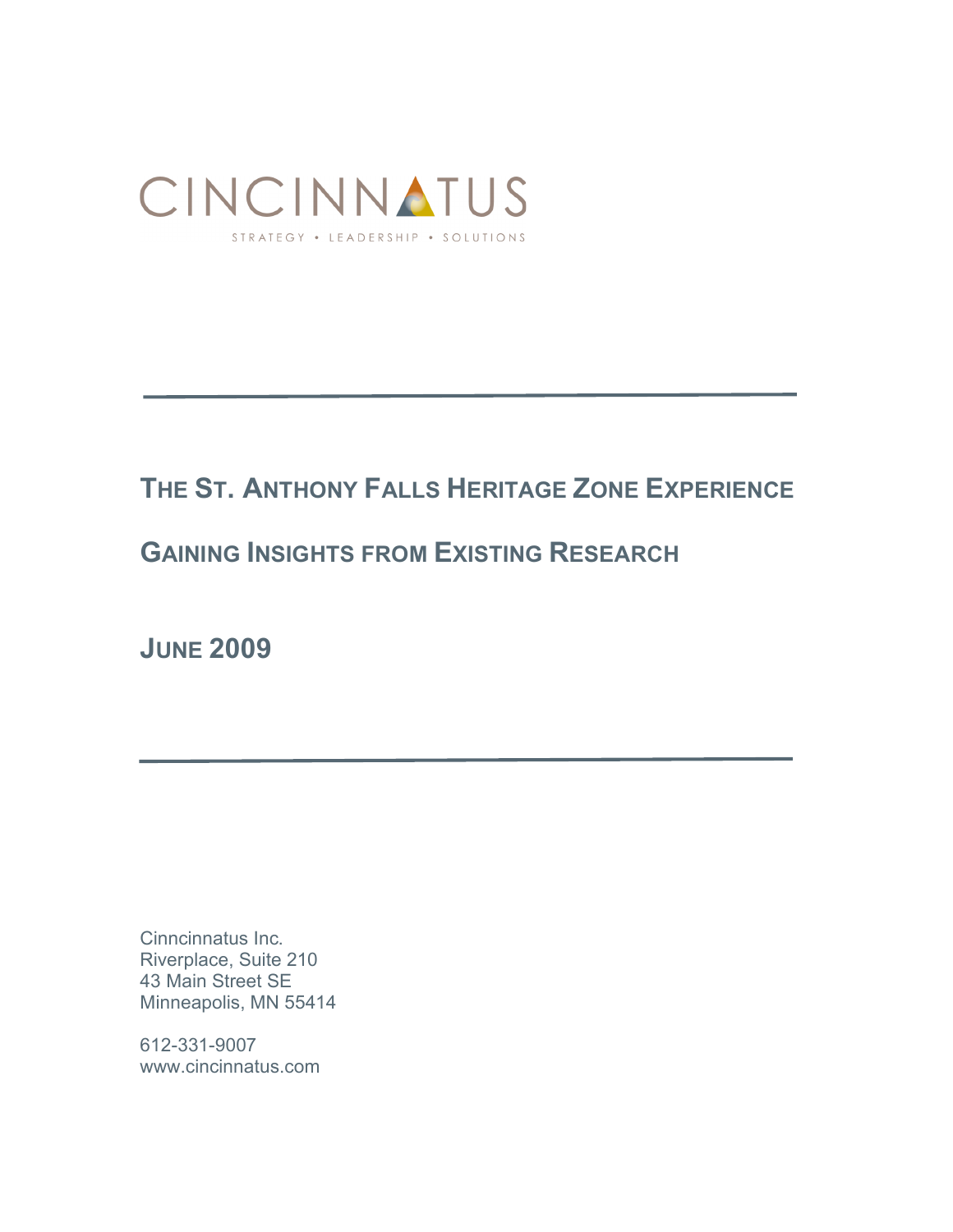# **The St. Anthony Falls Heritage Zone Experience Gaining Insights from Existing Research**

In recent years, several local agencies have conducted audience-related studies to gain a better understanding of the people who visit places such as the St. Anthony Falls Heritage Zone. Some of these studies focus specifically on Heritage Zone visitors while others have taken a wider view. As a collection, these studies can provide general, but useful knowledge about likely visitors, supplementing the primary audience research conducted by Cincinnatus.

The purpose of this summary is to broaden our understanding of visitor's interests, choices, and expectations related to the current and future St. Anthony Falls Heritage Zone experience. The excerpts and synopsis that follows was guided by questions deemed relevant to the interpretive planning process and judged suitable to the content of the selected studies.

#### **SOURCES USED**

**Cincinnatus. 2008.** *Focus Group Study.* Minneapolis: St. Anthony Falls Heritage Board This report summarizes the results of a focus group study conducted by Cincinnatus in January 2008 for the St. Anthony Falls Heritage Board. The purpose of the study was fourfold:

- To provide information that will support the Heritage Board's updating of its Interpretive Plan
- To understand current users' perceptions of the Minneapolis Riverfront District, including the history and interpretive offerings and what the Heritage Board could do to engage them in the future
- To learn why non-users visit the Minneapolis Riverfront District and what they do there, and to understand how the Heritage Board could engage them in what the Heritage Board and the Riverfront District have to offer
- To examine opportunities for the Minneapolis Riverfront District in technology, routes, education, etc.

To achieve the study objectives, Cincinnatus facilitated four focus group discussions with three primary target audiences: 1) current interpretive users (two groups) of the Riverfront District who have participated in some of it interpretive offerings and may or may not be residents of the area; 2) leisure users who come to the Riverfront District for a variety of reasons (e.g. theater, restaurants, recreation) but have not experienced the interpretive offerings, who may or may not be residents of the area; and 3) history enthusiasts—known history buffs who have not availed themselves of what the Heritage Board has to offer.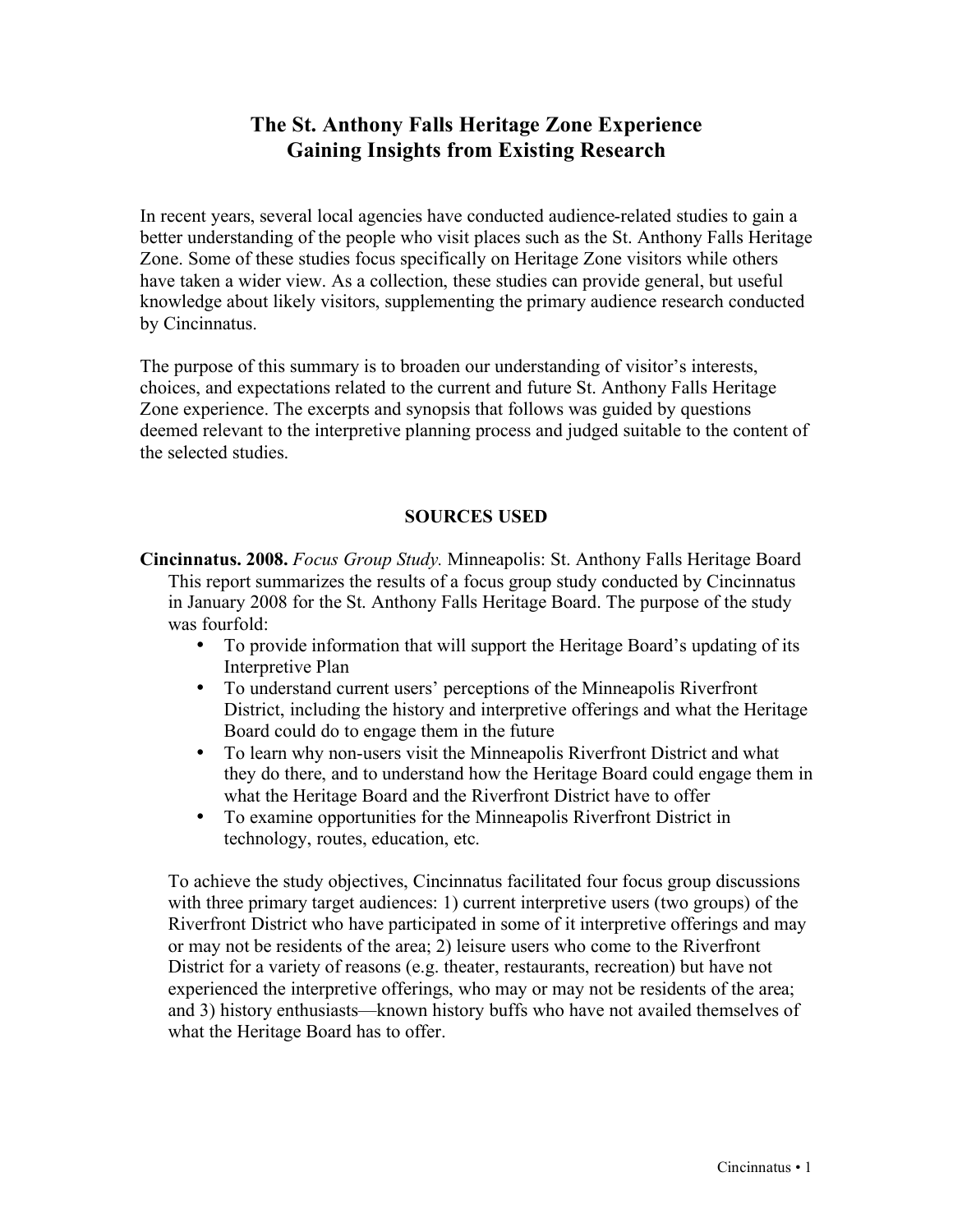# **Information Specialists Group, Inc. 2009.** *Regional Parks and Trails Survey 2008.* St.

Paul: Metropolitan Council.

The Metropolitan Council contracted Information Systems Group, Inc. to administer a regional parks and trails site-intercept survey. The surveys were conducted during the summer of 2008 between Memorial Day and Labor Day to visitors at each of the 91 park and trail sites throughout the seven-county Twin Cities Metropolitan Area. The goal was to provide statistically representative and useful data on park uses and preferences of visitors to the Twin Cities regional parks system. Objectives:

- Obtain baseline data for use in doing annual use estimates.
- Develop seasonal use multipliers (spring, summer, fall and winter) one for regional parks and one for regional trails.
- Determine average persons-per-vehicle factor (PPV) for each park for people arriving by vehicle to be used to estimate the total number of people.
- Obtain data on visitor place of residence for local and non-local use of regional park system for parks funding formulas (percentage of non-local visits for each of the 10 park implementing agencies).
- Obtain data on the ethnic/racial characteristics of park visitors.

#### **Minneapolis Park and Recreation Board. 2007.** *Comprehensive Plan 2007 – 2020*. Minneapolis: Minneapolis Park and Recreation Board.

Several studies were conducted to provide user information for the Comprehensive Plan. The following two are cited in this report.

**Community Outreach and Needs Assessment Draft-Final Report.** April 2007. This summary document includes analyzed data from all of the studies that informed the Comprehensive Plan. To ensure the Comprehensive Plan reflects community needs, the Community Outreach and Research (COR) Team designed a community outreach and needs assessment process, which it implemented during the late summer and fall of 2006. This effort was designed to: assess the needs of the community; enlist residents and park visitors in the decision-making process; and build direct and lasting relationships with residents and park visitors.

To optimize participation and minimize potential barriers to involvement, five methods were used to collect information regarding the park and recreation needs of residents and park visitors: questionnaires, town meetings, focus groups, community leader workshops, and a statistically valid phone survey.

#### **CJ Olson Market Research, Inc. 2007** *Quantitative Research Regarding Minneapolis Parks.*

The primary objective of this quantitative research was to determine the community's need for parks and recreation. The results of this study will be used for planning by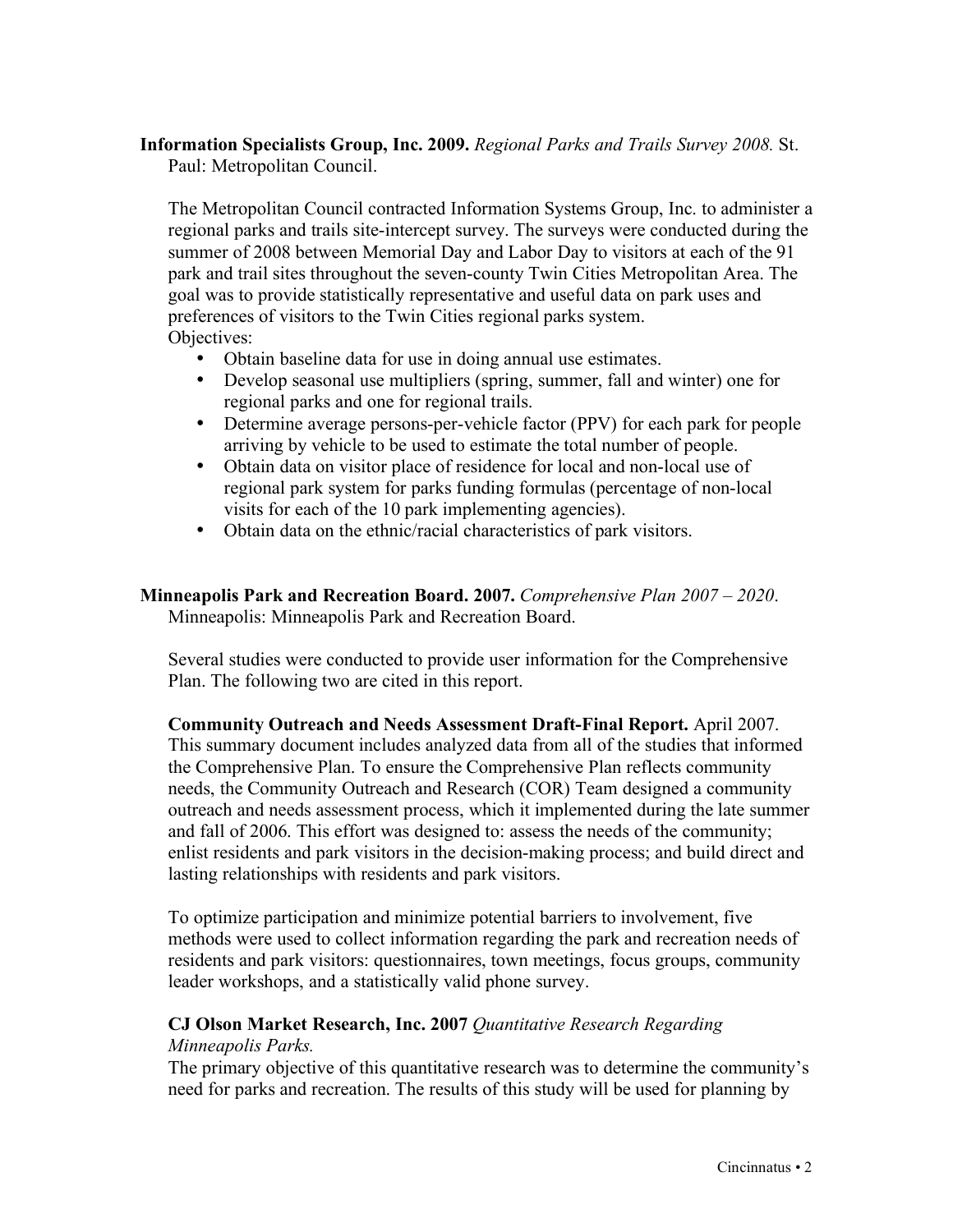the Minneapolis Park & Recreation Board. A total of 400 interviews were completed from December 11, 2006 to January 4, 2007, resulting in statistical reliability at the 95% confidence level of  $\pm$  4.8%. The number of completed interviews by Service District Area were: 136 River; 133 Lakes; 131 Minnehaha.

**People, Places and Design Research.** 2006. *Community Input for the New Museum at the St. Paul Campus of the University of Minnesota*. Minneapolis: Bell Museum of Natural History.

This research was commissioned by the Bell Museum to explore community interest in the concept of a new museum about nature and natural history topics. The study was therefore designed to inform the planning process by reporting on the public's interests and reactions to themes, content, and potential experiences that are being considered in exhibit and program planning.

This community study represents the views of people in the Twin Cities area (although some are visiting from other states) as they visited museums, zoos, botanic gardens, and public parks. These sites were chosen in part based on earlier focus group research, which indicated these are likely audiences for the new Museum.

Local interviewers and a graduate-student research group from Minnesota State University were trained in intercept interviews and random sampling techniques, and then monitored by Bell Museum staff in conducting the interviews of adults at several locations. The intercept interviews lasted about 15-20 minutes and asked about visitors' museum-going experience and preferences, interest in nature and environmental issues and reactions to several themes, examples of content and experiences planned for the new Bell Museum, as well as demographic and psychographic characteristics. . . . A total of 558 interviews were conducted from October to early December 2005.

#### **People Places and Design Research.** 2004. *Summative Evaluation: Visitors' Experiences and Perceptions of Mill City Museum.* St. Paul: Minnesota Historical Society.

This research was commissioned as a summative evaluation of visitor experiences and reactions to the Mill City Museum. It provides substantive information about the expectations, interests and reactions of visitors; it offers insights about factors that affect people's decisions to visit the Museum. Interviews were conducted with a random sample of 291 visitor groups as they entered the Museum and an additional 247 visitor groups completed a short form after paying admission. These visitors were asked about publicity and wayfinding as well as demographic information. Another 279 visitor groups were interviewed at the end of their visit as they exited the permanent exhibition or as they left the ticket counter/gift shop area. These visitors were asked about their interests and connections to the subjects presented at MCM,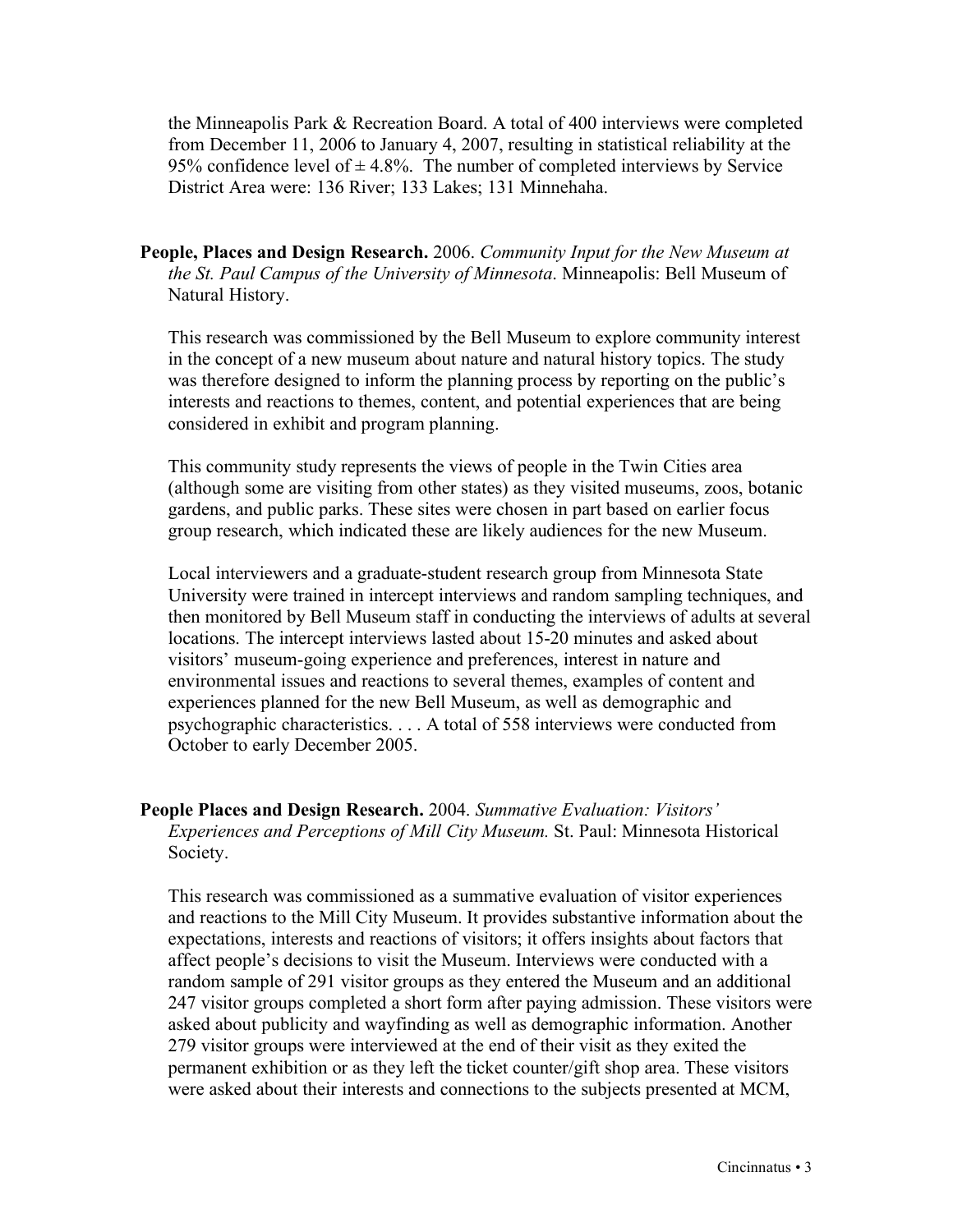their experiences during the visit and their reactions to the features and interpretive themes as well as demographic information. Data collection began during May and concluded in early September of 2004.

**Standard Rate & Data Service.** 2008. *Lifestyle Market Analyst's Lifestyle Profiles*. Polk Company

This annual survey of 210 metropolitan areas in the United States measures household participation in certain lifestyle activities (73 lifestyle profiles/activities). It provides participation and demographic data for each lifestyle/activity correlated for each of the 210 metropolitan areas, including the Minneapolis-St. Paul area.

**The 106 Group.** 2006. *Evaluation of the 1990 St. Anthony Falls Interpretive Plan: St. Anthony Fall Heritage Zone, Minneapolis Central Riverfront.* Minneapolis: St. Anthony Falls Heritage Board.

The goal of this report is to look back at the 1990 Plan to determine if it needs revision and updating, or if the original vision and recommendations of fifteen years ago are still viable. The central purpose of this evaluation is to determine to what extent the 1990 Plan still serves as a solid building block—as a blueprint for interpretive planning in the Heritage Zone—and where it might need to be expanded and improved to reflect current agendas, planning scopes, audiences, and sensibilities. Ultimately, we are now in the position where we must ask: does the 1990 Plan still provide a compelling vision for the 21st century? . . . The goal of this evaluation of the 1990 St. Anthony Falls Interpretive Plan is fourfold:

- To qualify how successful the 1990 Plan has been in terms of its implementation over the past fifteen years;
- To determine which uncompleted projects and initiatives from the 1990 Plan should be carried forward in the upcoming plan update process for consideration as implementation priorities in Stage II;
- To assess how well the 1990 Plan and its interpretive themes resonate with contemporary expectations and priorities for interpretation in the Heritage Zone; and,
- To provide a clear sense of direction and set of recommendations on what should happen next.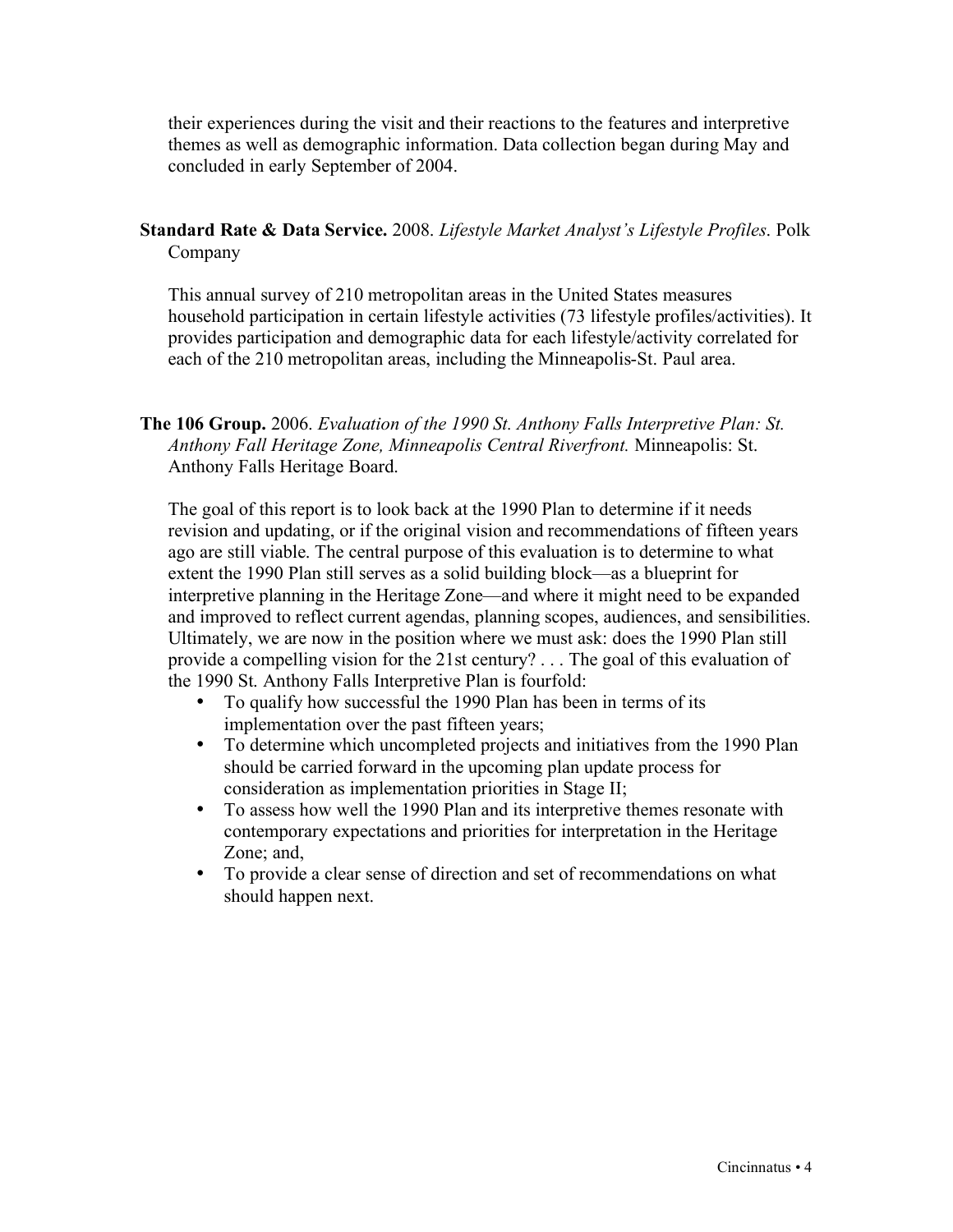# **VISITOR INTERESTS AND MOTIVATIONS**

#### **Does the Heritage Zone experience satisfy the expectations of history seekers?**

There is significant opportunity for the Heritage Board to engage more interpretive users and history enthusiasts—who, once they learned the full extent of history-related opportunities in the area, were enthusiastic about engaging in those activities. The leisure users, on the other hand, indicated a low interest in history-related programs and will remain harder to please. (Cincinnatus, 2008 p. 2)

The history enthusiasts, selected for their experience in visiting historical sites but lack of recent interpretive experience in the Riverfront District, had only a mild familiarity with the district and its interpretive offerings. They viewed the area as highly fragmented, containing many separate elements and destinations. Barriers to their participation included location (far for some, confusing for others), parking difficulties, perceived costs, and lack of knowledge about area resources and activities. (Cincinnatus, 2008 p.4)

### **Does the appeal of the historic setting (ambiance and feeling) lead visitors to deeper exploration into the area's history?**

People are drawn to the Minneapolis Riverfront District for many reasons. In addition to specific reasons (e.g., restaurants, shopping, jogging), respondents in this study said they are attracted to the unique, "old world" ambience of the place. They value the authenticity and uniqueness of the riverfront area. This sense of place is a powerful draw for people seeking an eclectic, noncommercial, European-style atmosphere within the city, and history plays a part in that. Even the leisure users in this study, who expressed low interest in history-related activities, responded with the terms history and historical early on during a brainstorming session on words and phrases that describe the area. Although the majority of respondents knew about the district's special historical designation, however, they showed very little understanding of the entire area and its many facets. The opportunity exists, therefore, to engage more people in the broad range of experiences available in the district.

(Cincinnatus, 2008, page 2)

Highlights

- *I have an interest in history, but in this context I just enjoy feeling it rather than reading about it. I like the Mill City Museum building and enjoy seeing it when I walk by but am not interested in the history of flour.*
- *I know how you feel. History in the context of St. Anthony Main doesn't give me a thrill.*
- *Digging up ruins would interest me, but not visiting the Federal Reserve Plaza. It's too new.*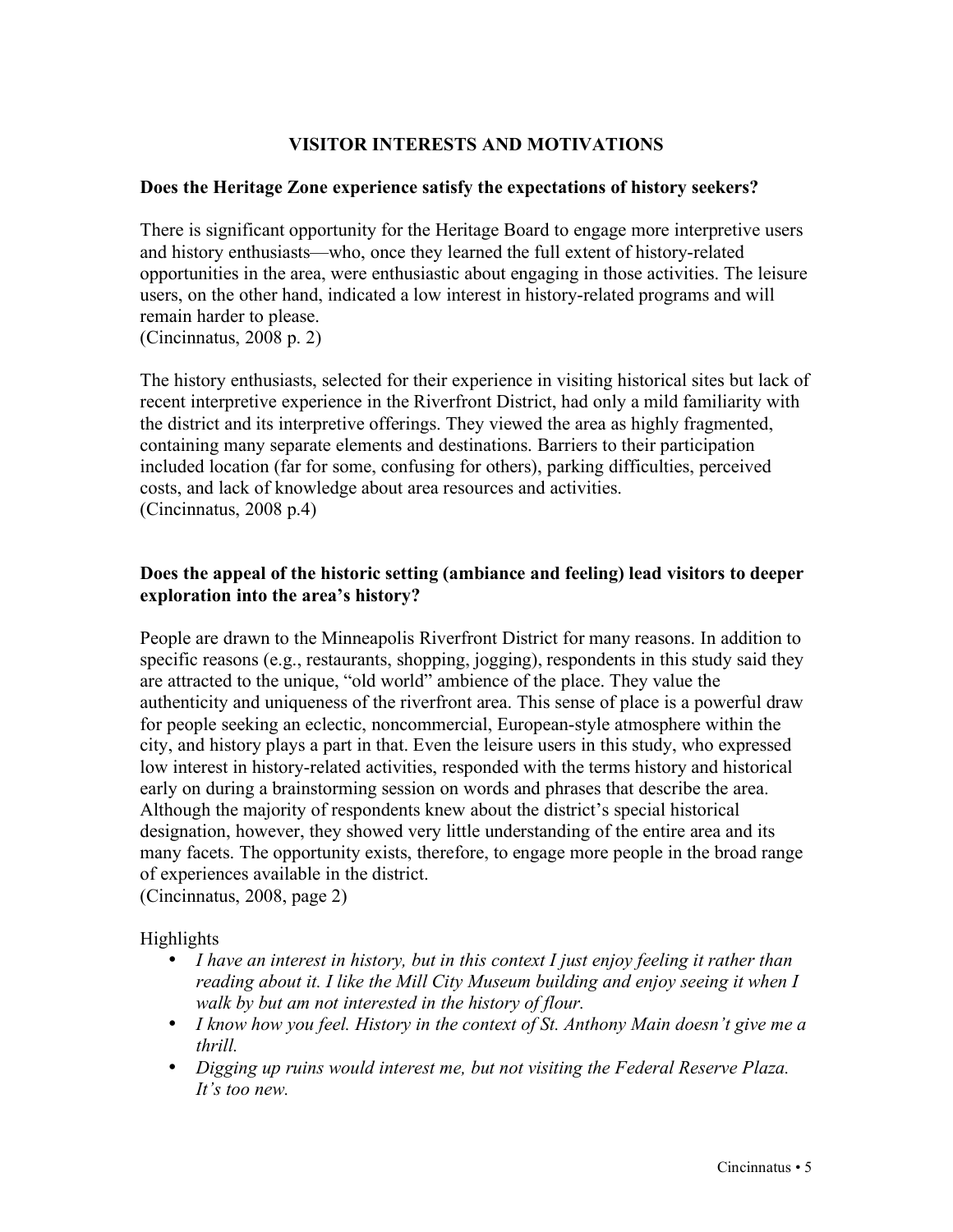- *What attracts me to going to Ft. Snelling is that they have period actors. That would be of interest to me in this area.*
- *I guess I didn't go to Mill City Museum because it's not as cool as Fort Snelling. The impression I get is it's a lot of black and white pictures and is focused on flour milling. Outside is just windows.*
- *At the Art Institute they have period rooms. I'd like to see the social history of the area.* (Cincinnatus 2008, p. 29)

The 1990 Plan advocates that the Heritage Zone "keep a raw edge." That "raw edge" is what preserves a sense of authenticity in a place like the Heritage Zone. Too much gloss in a historic district can lose the character-rich feel of bygone days. Future interpretation should always maintain a light presence. Because historic districts are often concentrated, they are vulnerable to becoming urban theme parks: the so-called "Disneyland" phenomenon.

(The106 Group 2006, p. 33)

# **How big is the audience for milling history and is it satisfied by current offerings?**

When prompted, about half [of visitors surveyed at MCM] expressed an interest in Minnesota history and about 20% an interest in the flour milling industry, which includes the 13% who have a personal or family experience working in flourmills. (People Places and Design Research 2004, p. 10)

These divisions identify useful segments of the Mill City Museum audiences:

- Flour industry—Visitors with a pre-existing interest in milling and/or farming
- General public families—Visitor groups who visit MCM with children
- MHC-crossover visitors—Adults who also visit the Minnesota History Center
- Casual-interest Minnesotans—Minnesota adults who have not been to MHC
- Out-of-staters—Adult visitors from other states (without a flour industry interest) (People Places and Design Research 2004, p. 8)

Some visitors that were arriving and others that were finishing their visit were asked about their interests in the Mill City Museum. Upon arrival, most were able to articulate only a general interest in history or just something to do. When leaving, most visitors were able to articulate a specific connection with the history presented at Mill City.... More than a third of all visitors articulated a personal interest or connection that motivated their visit to MCM. Most of these personal interests revolve specifically around a personal/family connection to milling and farming or just having lived in the area.

(People Places and Design Research 2004, p.13)

Many visitors [to MCM] (63%) gave high ratings to the overall Museum visit and their assessments of the specific features ranged from very high for the Flour Tower (78% high ratings) to very low for "Recipe for a City" (17% high ratings). (People Places and Design Research 2004, p. 20)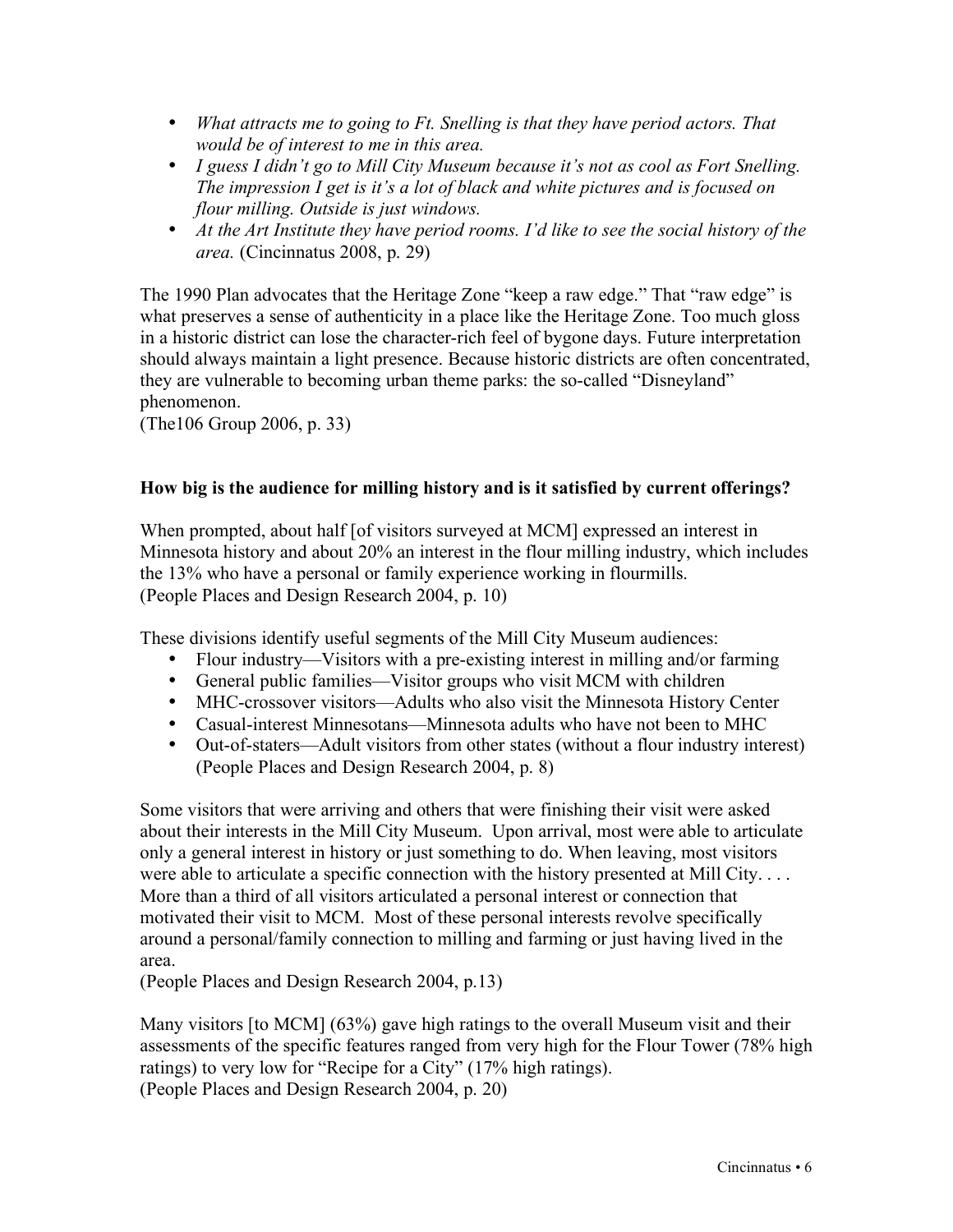Almost all visitors perceived the theme of the connection between the growth of Minneapolis and the growth of flourmills. This theme was described primarily in two ways: some saw the flour mills creating growth in Minneapolis while others articulated the importance and growth of the mills.

(People Places and Design Research 2004, p 28)

The positive evaluation of their MCM visit and the personal connections visitors discover there will probably lead to very positive recommendations by visitors to friends and family. Almost all (95%) could identify someone they would recommend visit the Museum. For some, the recommendation concerns linking interests of an individual to the topics of the Museum (they are interested in history, he works in the food industry). The reasons for the recommendations are related to the connections visitors established during their own visit (interest in flour industry, growing up in the area, family farm, etc.). For others, the recommendation is based on the quality of the Museum (it's unique, it's a good place to see), or specific features (Flour Tower, Water Lab, ruins). (People Places and Design Research 2004, p. 43)

### **How much do Twin Cities residents participate in history activities relative to other interests and activities?**

Participation in the lifestyle activities of "Our Nation's Heritage" in the Minneapolis-St. Paul region is very low compared to the rest of the nation. Participation in "Attend Cultural /Arts Events" in the region is about average.

| <b>Lifestyle Activities</b>         | Percent of<br>households | Lifestyle rank<br>out of 210<br>metro areas | Lifestyle index<br>$(100=$ average<br>nation-wide) |
|-------------------------------------|--------------------------|---------------------------------------------|----------------------------------------------------|
| Our Nation's Heritage               | $5.7\%$                  | 193rd                                       | 85                                                 |
| <b>Attend Cultural /Arts Events</b> | $15.5\%$                 | 74th                                        | 94                                                 |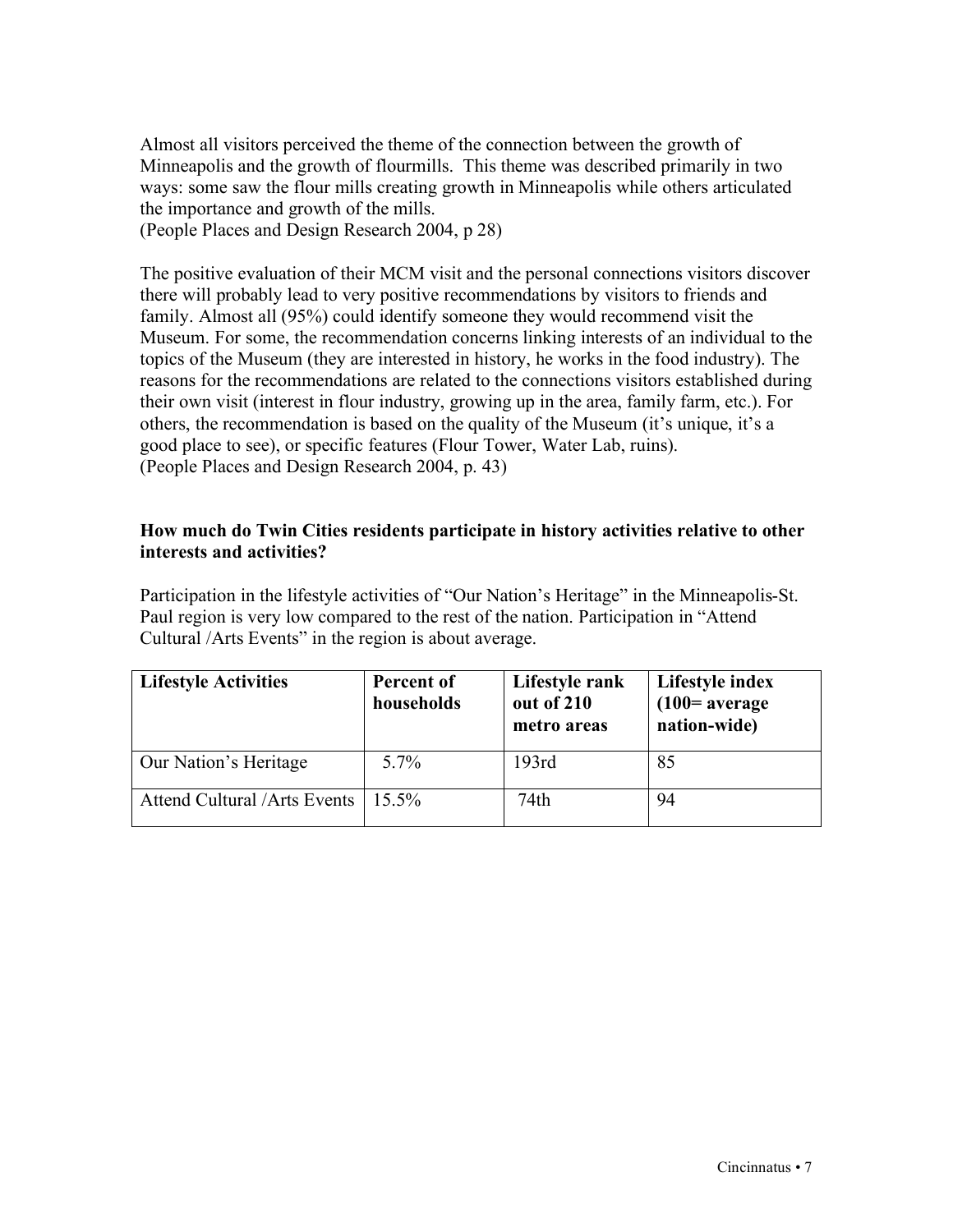| <b>Lifestyle Activities</b>      | Percent of<br>households | Lifestyle rank<br>out of 210<br>metro areas | Lifestyle index<br>$(100=average$<br>nation-wide) |
|----------------------------------|--------------------------|---------------------------------------------|---------------------------------------------------|
| 1 Donate to Charitable<br>Causes | 52.4%                    | 5th                                         | 110                                               |
| 2. Shop by Catalog/Mail          | 43.1%                    | 160th                                       | 97                                                |
| 3. Physical Fitness/Exercise     | 39.9%                    | 21st                                        | 107                                               |
| 4. Fishing Frequently            | 39.7%                    | 57th                                        | 139                                               |
| 5. Watch Sports on TV            | 37.9%                    | 72nd                                        | 102                                               |
| 6. Travel in USA                 | 37.3%                    | 4th                                         | 111                                               |
| 7. Walking for Health            | 36.7%                    | 66th                                        | 104                                               |
| 8. Avid Book Reader              | 36.4%                    | 58th                                        | 105                                               |
| 9. Flower Gardening              | 36.4%                    | 105th                                       | 107                                               |
| 10. Own a Dog                    | 35.6%                    | 183rd                                       | 95                                                |

The top-ten lifestyle activities (non-high-tech) for the Minneapolis-St. Paul region:

Compared to the rest of the nation, households in Minneapolis-St. Paul region are more active participants in the following lifestyles:

| <b>Lifestyle Activities</b> | Percent of<br>households | Lifestyle rank<br>out of 210<br>metro areas | Lifestyle index<br>$(100=average$<br>nation-wide) |
|-----------------------------|--------------------------|---------------------------------------------|---------------------------------------------------|
| Hunting/Shooting            | 25.3%                    | 70th                                        | 154                                               |
| Golf                        | 23.7%                    | 3rd                                         | 140                                               |
| <b>Fishing Frequently</b>   | 39.7%                    | 57th                                        | 139                                               |
| Snow Ski Frequently         | $9.6\%$                  | 39 <sub>th</sub>                            | 137                                               |
| <b>Bicycle Frequently</b>   | 27.4%                    | 14 <sub>th</sub>                            | 131                                               |

(Standard Rate & Data Service 2008, pp 854-857)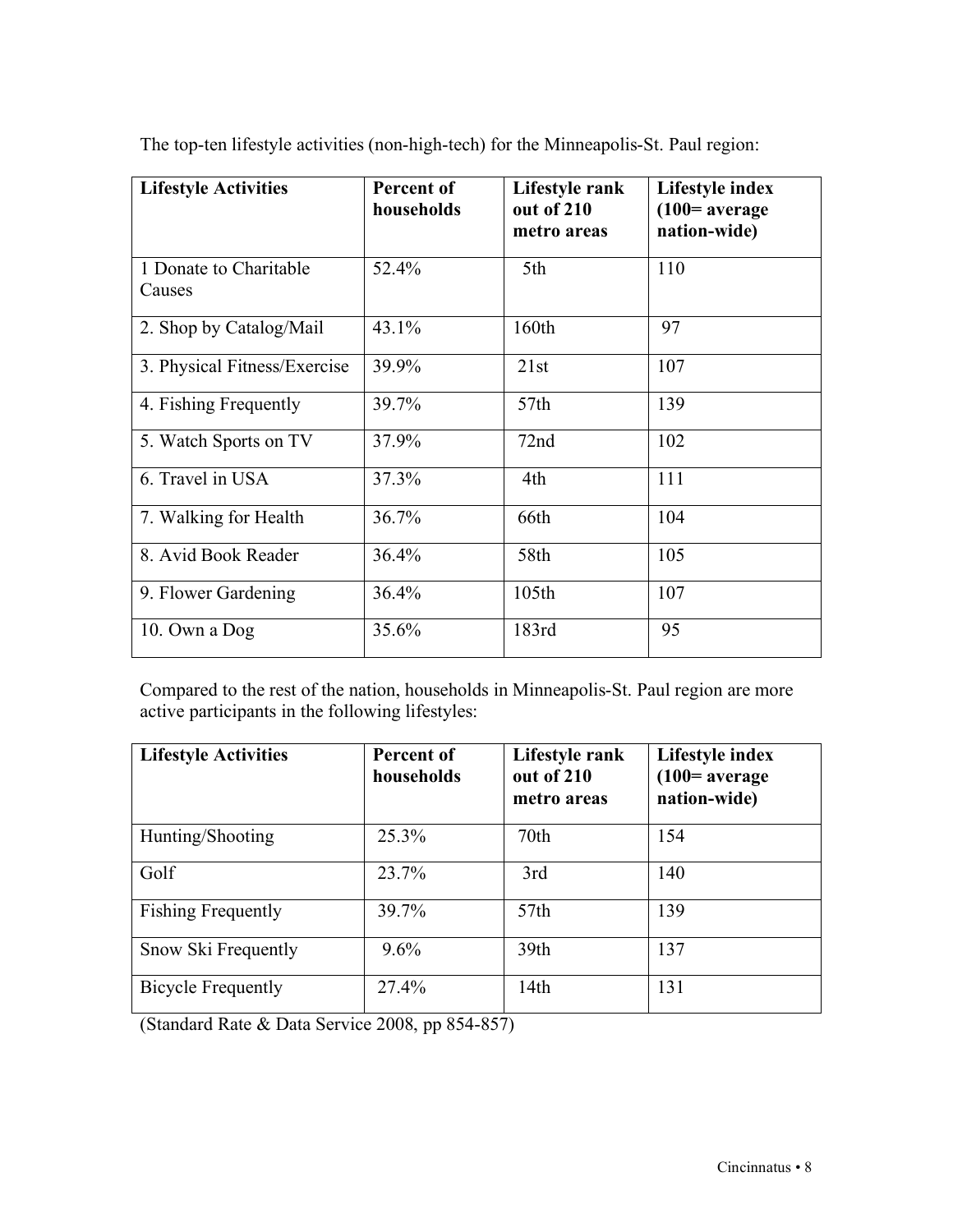#### Highlights

Nationally, people who participate in "Our Nation's Heritage" are:

- Older (median adult age 54.8 years)
- Wealthier (median household income \$57,563)
- Empty nesters (76.3% of households)

They also participate avidly in the following lifestyle activities:

|                             | Percent of households |
|-----------------------------|-----------------------|
|                             | participating         |
| Donate to Charitable Causes | 77.7%                 |
| Travel in the USA           | 68.7%                 |
| Shop by Catalog/Mail        | 67.5%                 |
| Avid Book Reader            | 63.3%                 |
| Walk for Health             | 59.4%                 |
| Physical Fitness/Exercise   | 57.9%                 |
| Watch Sports on TV          | 56.6%                 |
| <b>Flower Gardening</b>     | 55.1%                 |
| <b>Buy Videos</b>           | 51.6%                 |
| Home Workshop               | 51.3%                 |
|                             |                       |

|                                                          | Ranked by index compared      |
|----------------------------------------------------------|-------------------------------|
|                                                          | to nation-wide average of 100 |
| Science/New technology                                   | 307                           |
| Fine Art/Antiques                                        | 292                           |
| Wildlife/Environmental                                   | 283                           |
| Collectibles/Collections                                 | 270                           |
| Science Fiction                                          | 269                           |
| Coin/Stamp Collecting                                    | 266                           |
| Own a Smart Cellular                                     | 253                           |
| <b>Attend Cultural/Arts Events</b>                       | 247                           |
| Real Estate Investments                                  | 228                           |
| <b>Recreational Vehicles</b>                             | 223                           |
| (Standard Rate & Data Service 2008, pp 384-385, 714-715) |                               |

#### **Are potential Heritage Zone visitors interested in subjects related to the environment such as natural systems, wildlife viewing, and human/nature interactions?**

Nature is a widely shared interest among visitors to the places where people were interviewed [for this Bell Museum study]. Given the choice of a focus on nature, science or art, more visitors chose nature. . . . this pattern emerged at each of the locations.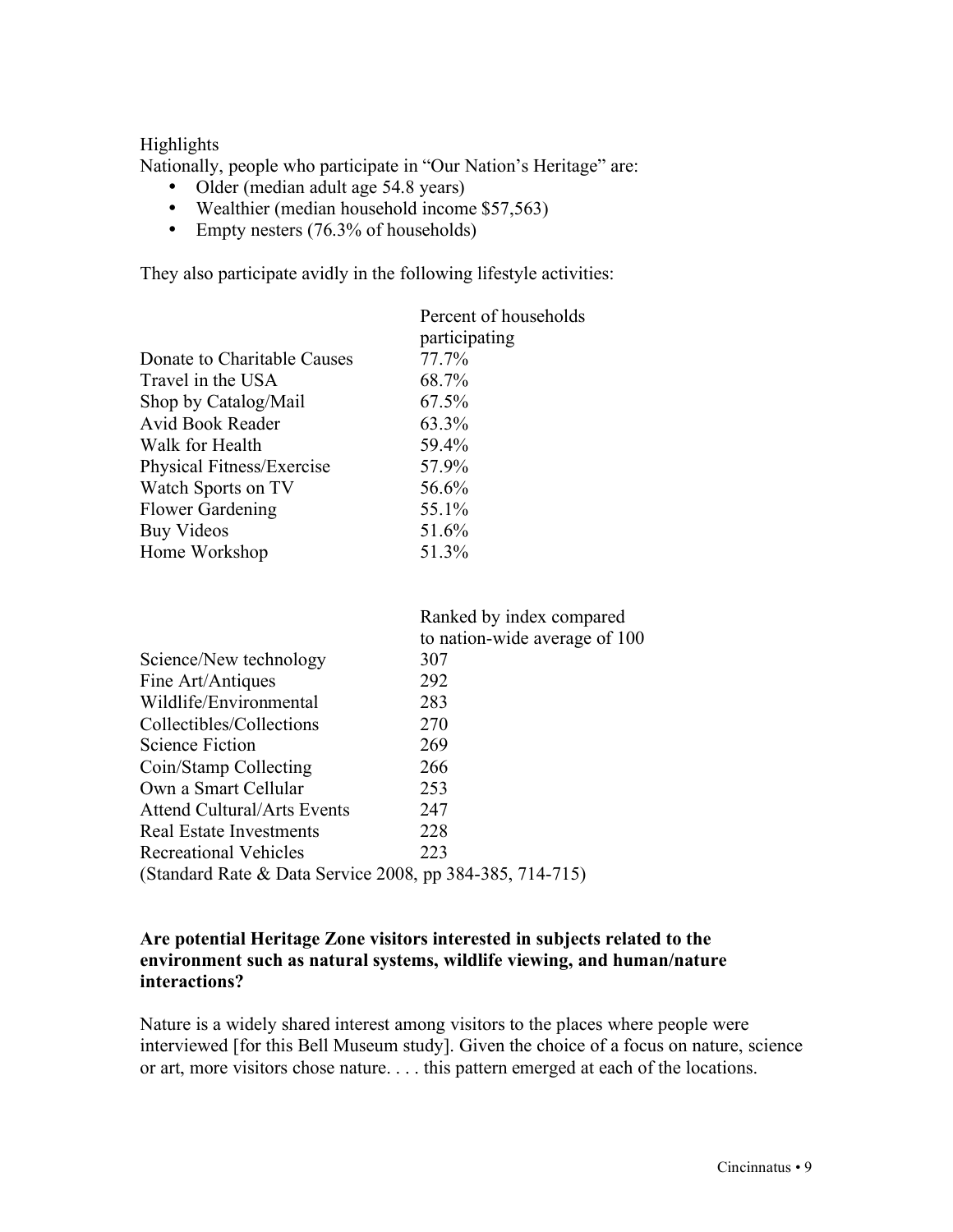*Of the three themes that will be included [in the proposed museum]—Nature, Art and Science—which would you like to see emphasized the most?* 

| Interviewed at: |                |           |                            |                     |                    |           |
|-----------------|----------------|-----------|----------------------------|---------------------|--------------------|-----------|
|                 |                | Zoos      | <b>Science</b>             | Apple               | <b>Nature</b>      | Arboretum |
| Ë.              |                | $(n=254)$ | <b>Museum</b><br>$(n=197)$ | Orchard<br>$(n=48)$ | Center<br>$(n=30)$ | $(n=27)$  |
| Interested      | <b>Nature</b>  | 67%       | 48%                        | 73%                 | 68%                | 58%       |
|                 | <b>Science</b> | 23%       | 35%                        | 23%                 | 21%                | 27%       |
|                 | Art            | 10%       | 17%                        | 3%                  | 11%                | 15%       |

People who expressed a preference for nature over science and art explained their preference as a love of nature and the outdoors. For most, the experience of nature is more important than learning about nature.

#### *Why is nature most important to you?* (n=309)

- 14% I enjoy nature centers, museums
- 13% I love nature
- 13% I like being outdoors
- 12% It's interesting/ it's never boring
- 11% Environment and conservation are important
- 10% It's important to learn from nature
- 8% It's everywhere/ we are connected to nature
- 6% Nature is inspiring, spiritual, restorative
- 6% For the kids' interest
- 4% My background, work, hobby
- 2% I love plants, gardening
- 10% Other
- 1% No answer/ don't know

## Highlights

- *No matter what time of year, it's always pretty to be outside in the natural environment.*
- *Nature teaches life lessons.*
- *The beauty of it all is worthwhile and calming.*
- *It's interesting to learn about ecology.*
- *We're losing connection with it.*
- *It's the most fun, there is a lot of experiential learning.*
- *Nature is most closely related to us.*
- *I'm really concerned about our natural resources and conservation.*
- *Nature's the root of everything.*
- *Teach kids to appreciate nature.*
- *It interests me the most because I like animals and their habitats.*

(People, Places and Design Research 2006, pp 10-11)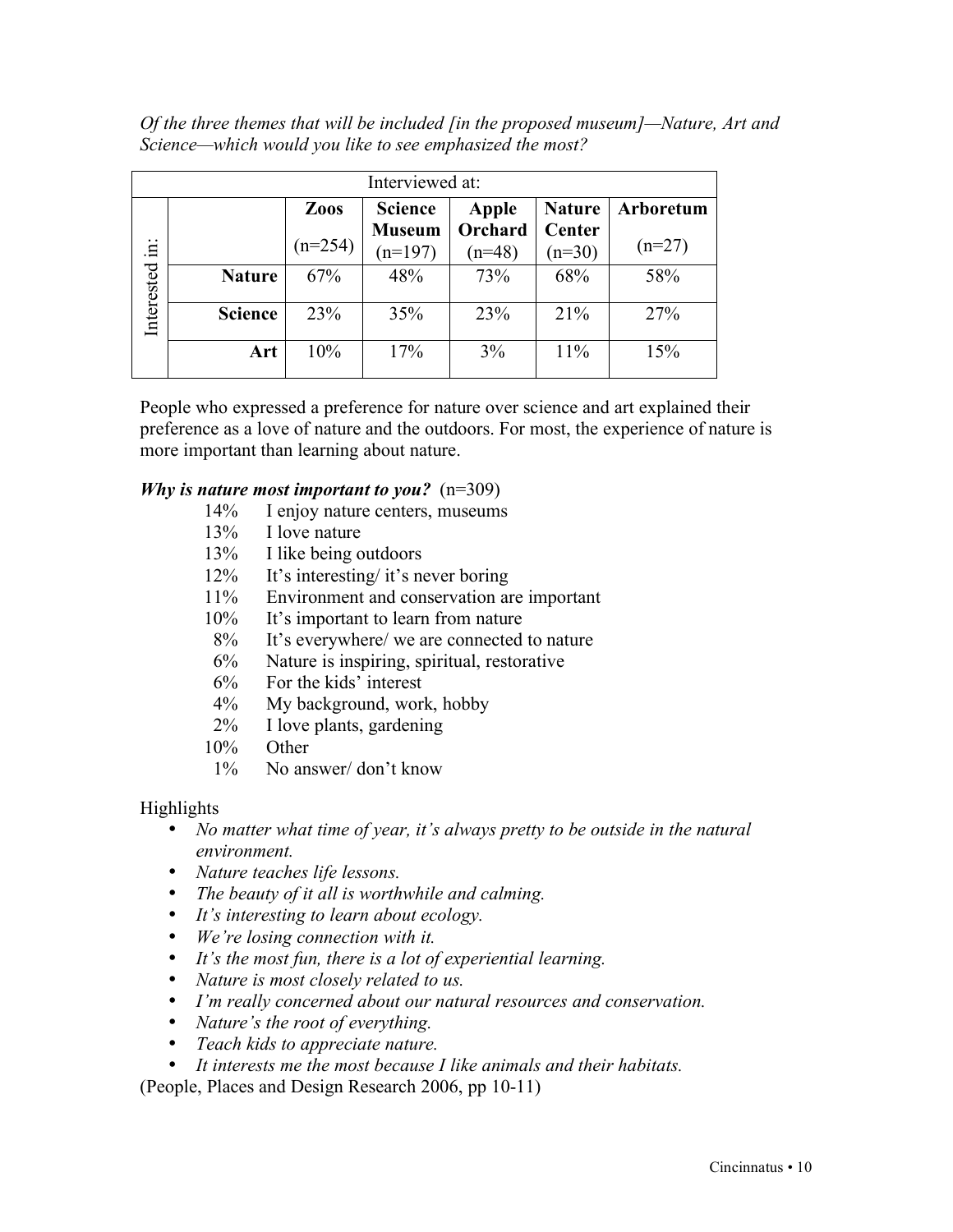#### **What likely networks of visitors, or affinity groups, are currently participating in Heritage Zone offerings (e.g. runners, birdwatchers, history buffs)?**

For many people, visiting the Minnesota History Center is part of a pattern of interest in history; a majority of Mill City visitors have been to MHC. Repeat visitors are even more likely (74%) than first-time visitors (58%) to have been to the Minnesota History Center. (People Places and Design Research 2004, p. 5)

[Focus group participants] were interested in learning more about the area through an email newsletter. Six of the seven respondents were recruited through the Minnesota Historical Society list, suggesting a potential targeted marketing opportunity for the Heritage Board through the Minnesota Historical Society. (Cincinnatus, 2008 p.4)

## **USE PATTERNS AMONG VISITORS**

#### **What barriers keep people from greater participation in Heritage Zone experiences?**

Focus group participants noted a number of barriers to participation that need to be addressed in future planning. These include lack of awareness of activities, the cost of parking, and access problems. People unfamiliar with the area are reluctant to navigate beyond known destinations such as the Guthrie Theater and Mill City Museum. These barriers were even noted by the history enthusiasts, who explore history-related activities in other cities but are not familiar with the offerings of Minneapolis' Riverfront District (and were recruited as such).

(Cincinnatus, 2008 p. 3)

For the leisure users, lack of interest in history-related subjects was a barrier. Other barriers for all included cost, particularly for the Segway tour; not having other people to do the activities with; and parking challenges. One woman whose husband is disabled noted, "You either park far away, or it costs a lot of money." Another barrier mentioned was hesitancy on the part of suburban residents to venture into unknown urban territory. One participant thought increased activity in the area would help attract newcomers. "If you have more stuff going on here, people might feel more comfortable about coming," he noted. "You've parked there. Maybe you've shown it to other people. You might go a block farther next time."

(Cincinnatus, 2008 p. 10)

Highlights

• *Not cohesive—to me, this area is a mess. I like the park, the Stone Arch Bridge. But it seems like lots of different plans—some successful, some not. The recreation biking—strictly brings me down here. I'd like more cohesive planning. Coming here, I had to look at the map.* (Cincinnatus 2008, p. 19)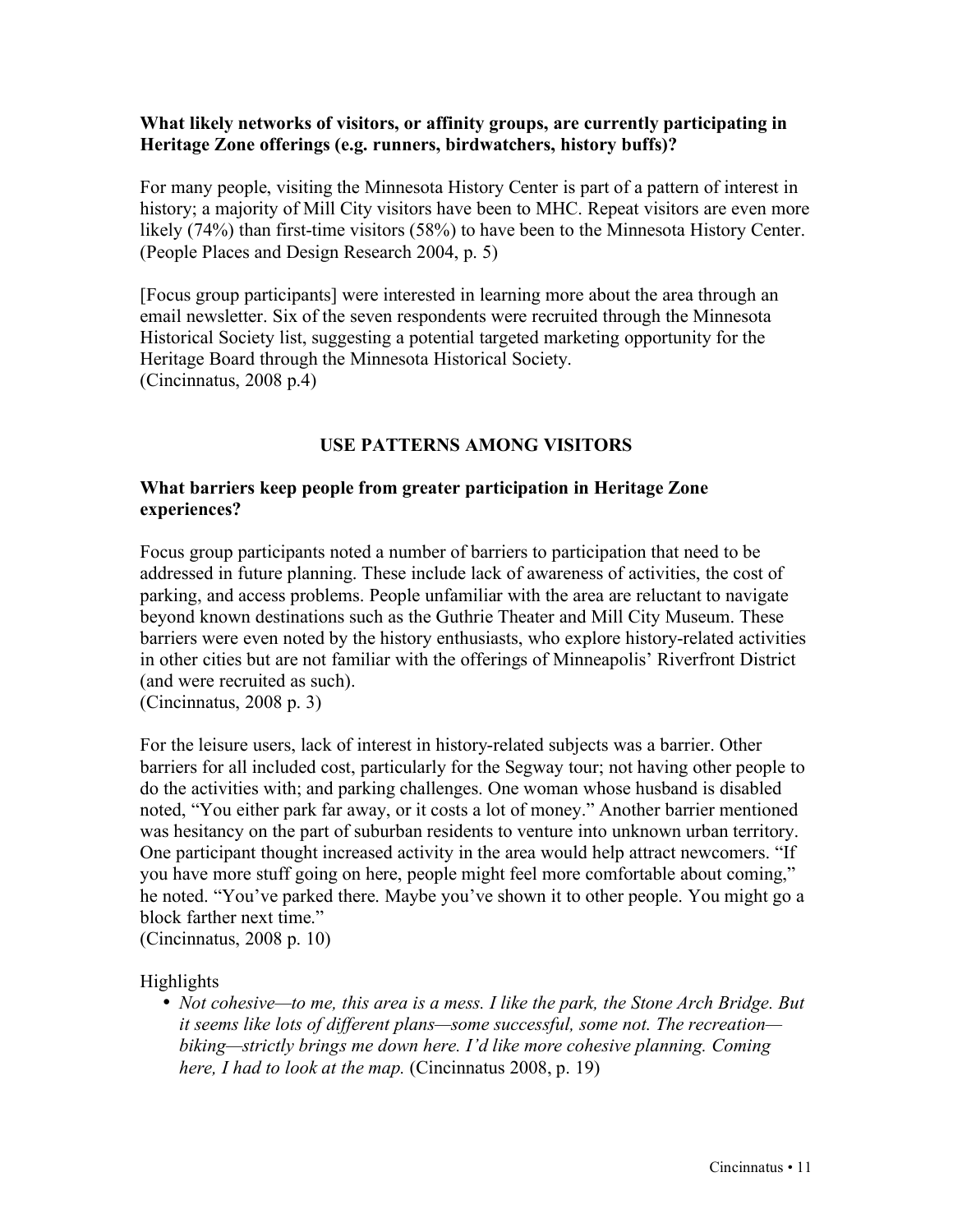Lack of time was the most frequently mentioned limitation to using [Minneapolis] parks, trails, and programs. Safety tended to be more of a concern to: river-area residents and foreign-born residents. About 16% of the survey participants said nothing limited their use of the park system.

(CJ Olson Market Research 2007, p. 19)

During workshops, several individuals noted that the Heritage Zone does not provide a "cohesive interpretive experience." People stated that the area is too fragmented, and that interpretation is only experienced in "bits and pieces." While this is not the case in places such as Mill Ruins Park and the Heritage Trail where the interpretive experience is quite rich, it is an important point when considering the Heritage Zone as a whole. . . .The Heritage Zone's lack of cohesion leads to consideration of the need for a more distinguished sense of identity for the area. Like Downtown, Uptown, or the Chain of Lakes, the Heritage Zone is a place with unique character and special recreational opportunities. Unlike theses place, the Heritage Zone, or "Minneapolis Riverfront District," is not yet a household name, and there are many people in the Twin Cities who simply do not know it is there.

(The 106 Group 2006, p. 30)

## **What do Minneapolis and regional park users value and expect from a park that may or may not be available in the Heritage Zone (e.g. recreation center, sport programs, community education)?**

Opportunities to connect with the natural environment, to engage children and youth in positive activities, and to engage people of all ages in health and physical fitness activities top the list of community needs identified by the outreach process. In general, city residents place a high level of importance on the physical system and outdoor amenities, with parks, natural areas, boulevard trees, trails, and environmental programming rating high. Less importance was placed on programming, recreation centers, and athletic facilities. This is consistent with national trends, likely reflects the shifting demographics of the city, and may be reflective of the primary barrier to participation—lack of time.

(Community Outreach and Needs Assessment, p.5)

Survey participants indicated that it was most important for the Park Board to provide opportunities for:

- Involving children and youth in positive activities,
- Protecting or spending time in the natural environment,
- Pursuing health and physical needs.

Higher importance ratings for opportunities tended to be generated from:

- River area residents.
- Renters,
- Foreign-born residents.
- Households with incomes under \$15,000.

(CJ Olson Market Research 2007, p 6)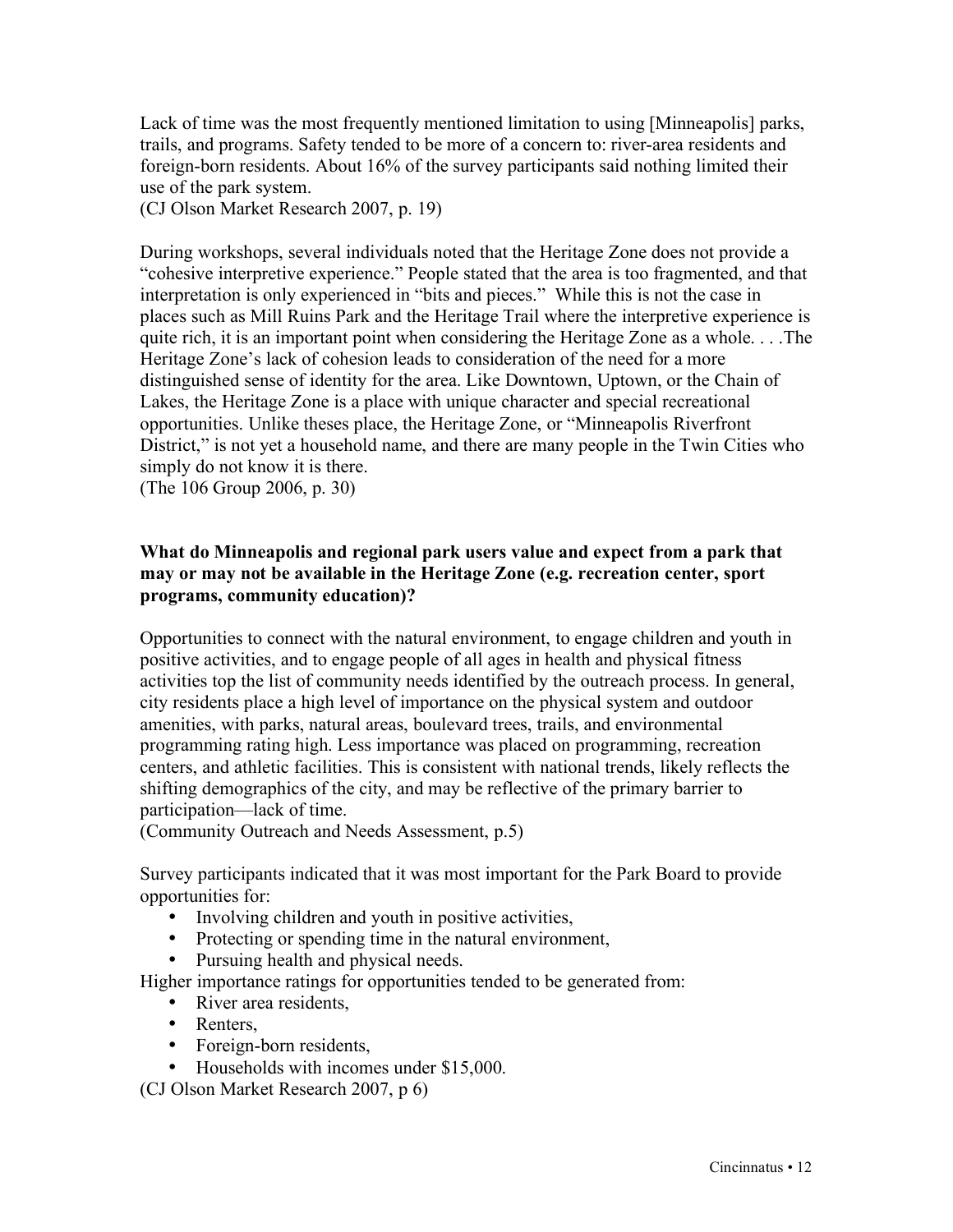### Highlights

Importance of sharing time with family and friends:

- Renters placed more importance on this opportunity than did homeowners  $(4.35)$ vs. 3.98).
- Foreign-born residents were more likely to think this was important than U.S. born residents (4.51 vs. 4.03).
- Households with incomes under \$15,000 thought this was more important than did those in households with incomes of \$35,0000-\$74,999 (4.49 vs. 3.95).

Experiencing arts and culture through programs and/or events:

Renters placed more importance on this opportunity than did homeowners  $(4.23)$ vs. 3.80).

Experiencing different cultures:

- Renters placed more importance on this opportunity than did homeowners (4.16) vs. 3.68).
- Foreign-born residents were more likely to think this was important than U.S. born residents (4.28 vs. 3.76).

Environmental programs:

- Renters were more satisfied with this service than were homeowners (3.93 vs.) 3.57).
- Households with incomes under \$15,000 were more satisfied than were households with incomes of \$75,000 or more  $(4.11 \text{ vs. } 3.53)$ .

Community events and celebrations:

• Renters placed more importance on this service than did homeowners (4.09 vs.) 3.37).

Arts and cultural programs:

- Renters placed more importance on this service than did homeowners (3.88 vs.) 3.31).
- Foreign-born residents were more likely to be satisfied than U.S. born residents (4.08 vs. 3.66).

Recreation centers:

- River area residents thought this was more important than did residents of the Lakes area (3.63 vs. 3.18).
- Renters placed more importance on this service than did homeowners (3.70 vs.) 3.27).
- Foreign-born residents were more likely to think this was important than U.S. born residents (3.80 vs. 3.34).